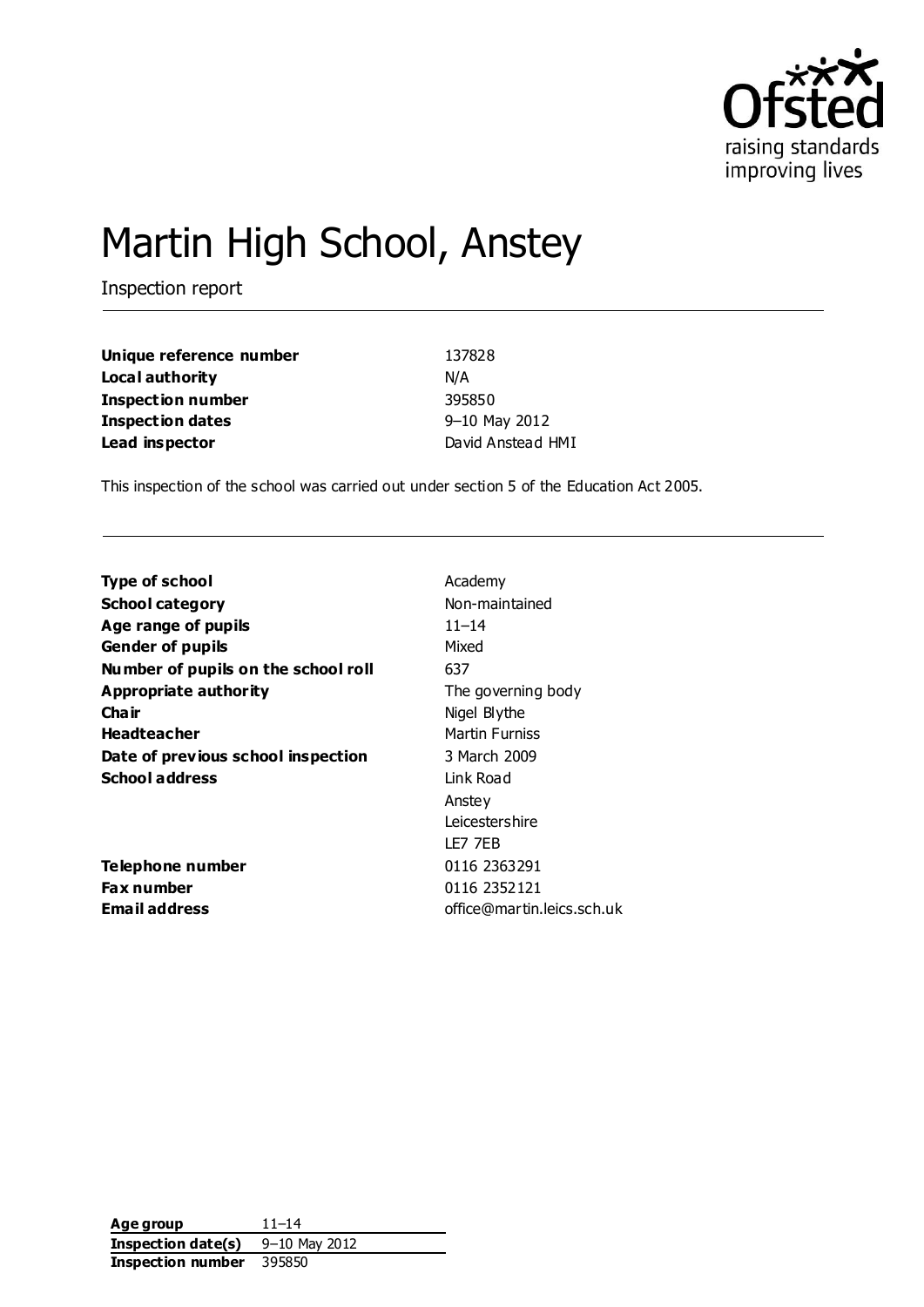

You can use Parent View to give Ofsted your opinion on your child's school. Ofsted will use the information parents and carers provide when deciding which schools to inspect and when.

You can also use Parent View to find out what other parents and carers think about schools in England. You can visit [www.parentview.ofsted.gov.uk,](http://www.parentview.ofsted.gov.uk/) or look for the link on the main Ofsted website: [www.ofsted.gov.uk](http://www.ofsted.gov.uk/)

The Office for Standards in Education, Children's Services and Skills (Ofsted) regulates and inspects to achieve excellence in the care of children and young people, and in education and skills for learners of all ages. It regulates and inspects childcare and children's social care, and inspects the Children and Family Court Advisory Support Service (Cafcass), schools, colleges, initial teacher training, work-based learning and skills training, adult and community learning, and education and training in prisons and other secure establishments. It assesses council children's services, and inspects services for looked after children, safeguarding and child protection.

Further copies of this report are obtainable from the school. Under the Education Act 2005, the school must provide a copy of this report free of charge to certain categories of people. A charge not exceeding the full cost of reproduction may be made for any other copies supplied.

If you would like a copy of this document in a different format, such as large print or Braille, please telephone 0300 123 4234, or email enquiries@ofsted.gov.uk.

You may copy all or parts of this document for non-commercial educational purposes, as long as you give details of the source and date of publication and do not alter the information in any way.

To receive regular email alerts about new publications, including survey reports and school inspection reports, please visit our website and go to 'Subscribe'.

Piccadilly Gate Store St **Manchester** M1 2WD

T: 0300 123 4234 Textphone: 0161 618 8524 E: enquiries@ofsted.gov.uk W: www.ofsted.gov.uk



© Crown copyright 2012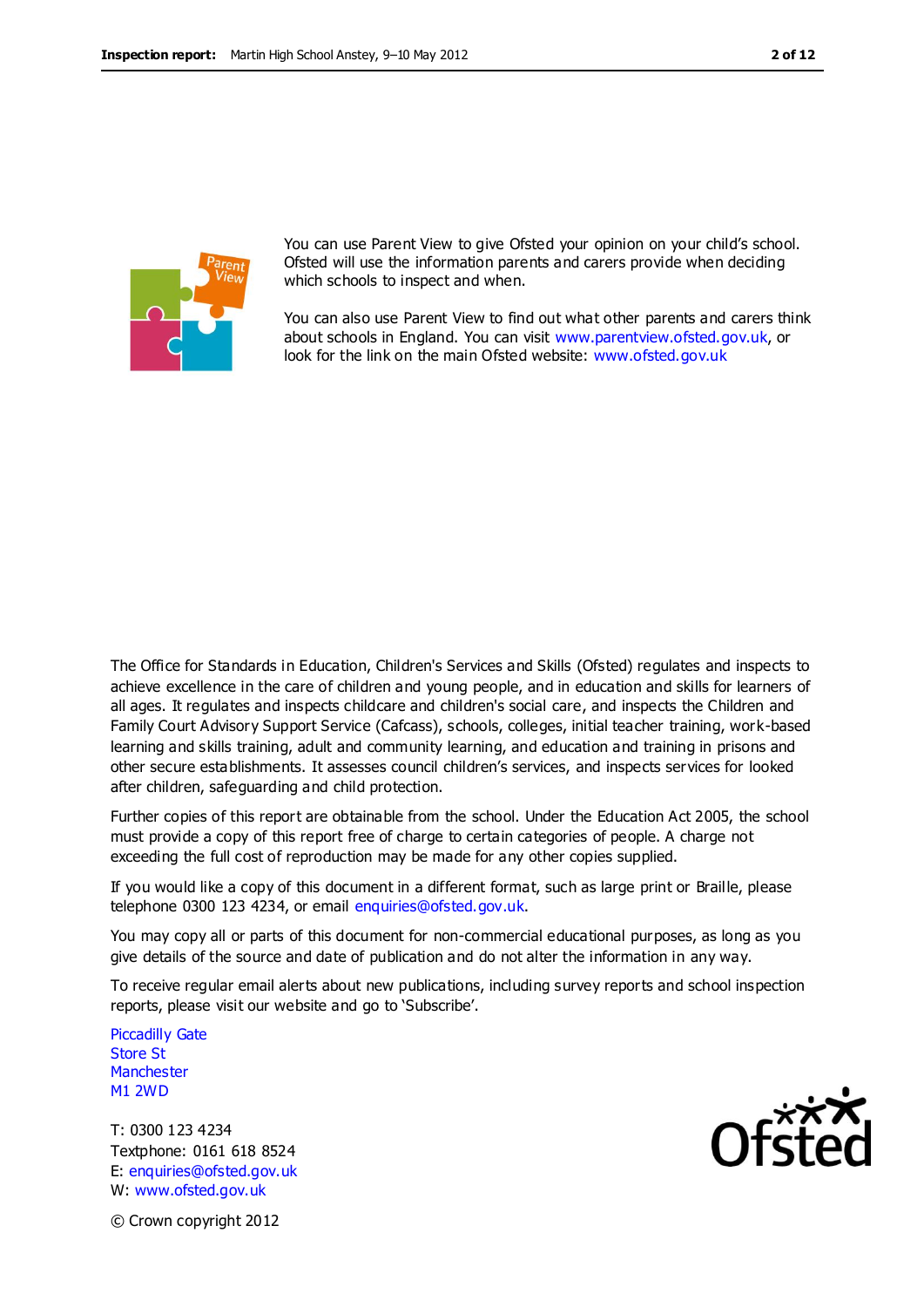# **Introduction**

| Inspection team       |                             |
|-----------------------|-----------------------------|
| David Anstead         | Her Majesty's Inspector     |
| Lynn Cox              | Additional Inspector        |
| <b>Philip Drabble</b> | <b>Additional Inspector</b> |
| Glen Goddard          | <b>Additional Inspector</b> |

This inspection was carried out with one day's notice. The inspection team observed 31 lessons taught by 30 teachers. Meetings were held with staff, students and the Chair of the Governing Body. Inspectors observed the school's work, and looked at a range of documentation including plans, evaluations, policies and students' work. The views of 75 parents and carers, a sample of 71 students and 42 staff, expressed in questionnaires, were taken into consideration.

# **Information about the school**

The school is larger than the average-sized middle school. The proportion of students known to be eligible for free school meals is below average. Around 15% of students are from several minority ethnic groups with 4% of those being of Indian heritage. There is a lower-than-average proportion of students whose first language is believed not to be English. The proportion of disabled students and those with special educational needs supported at school action plus or with a statement of special educational needs is above average. The school converted to academy status very recently with the intention to further its application to expand to become an 11– 16 secondary school.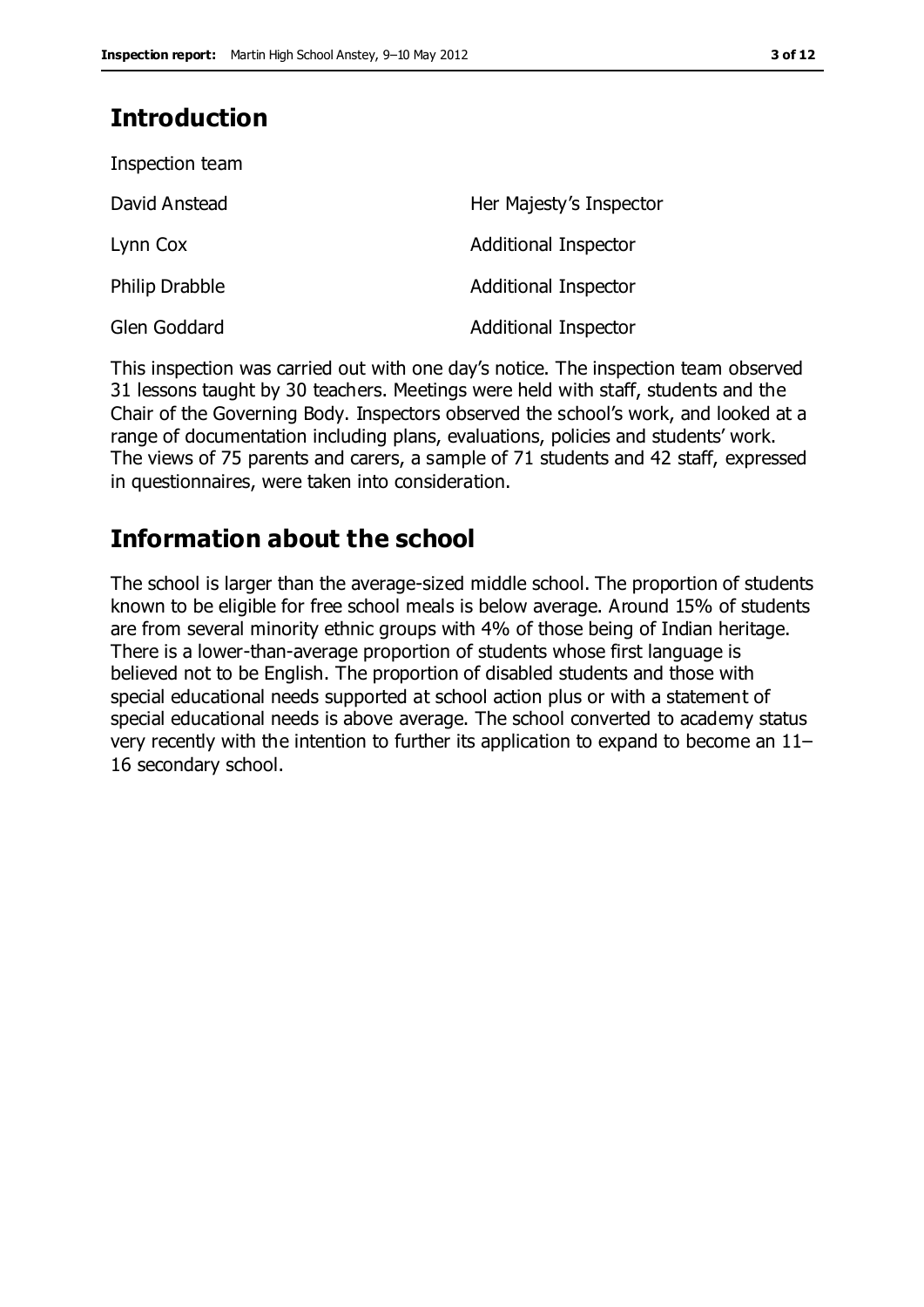# **Inspection judgements**

| <b>Overall effectiveness</b>     |  |
|----------------------------------|--|
|                                  |  |
| <b>Achievement of pupils</b>     |  |
| <b>Quality of teaching</b>       |  |
| Behaviour and safety of pupils   |  |
| <b>Leadership and management</b> |  |

# **Key findings**

- This is a good school. It is not outstanding because, although middle- and lower-ability students make outstanding progress, the progress made by moreable students is only good. Aspects of monitoring and strategic planning lack sharpness, which results in minor deficiencies and inconsistencies in the quality of some of the school's work, limiting provision to good – particularly that of teaching.
- Achievement is good and attainment in the tests taken at the end of Year 9 is above average.
- The quality of teaching is mainly good and there is some outstanding practice. Some teaching lacks sufficient challenge to enable many more-able students to make outstanding progress. In a minority of lessons, students do not have enough opportunities to work independently or collaboratively and, sometimes, teachers do not make it clear to students what level of work they are expected to achieve. The quality of marking is not consistently helpful, although most teachers provide frequent written feedback to students on their current level of attainment and advice on how they might improve their work.
- Students' behaviour and attitudes to learning are exemplary. The headteacher has prioritised the creation of a warm and cohesive community where students are individually – and highly – valued. Their learning flourishes in this happy and inclusive environment.
- The headteacher's aspirational vision for the school places the well-being and achievement of each student at its centre and is strongly supported by students, staff, parents and carers. The school's performance is managed well. Senior leaders accurately evaluate the quality of teaching and use their findings to support effective staff training. Performance management arrangements are robust and any underperformance identified is tackled using formal procedures where necessary. The promotion of students' spiritual, moral, social and cultural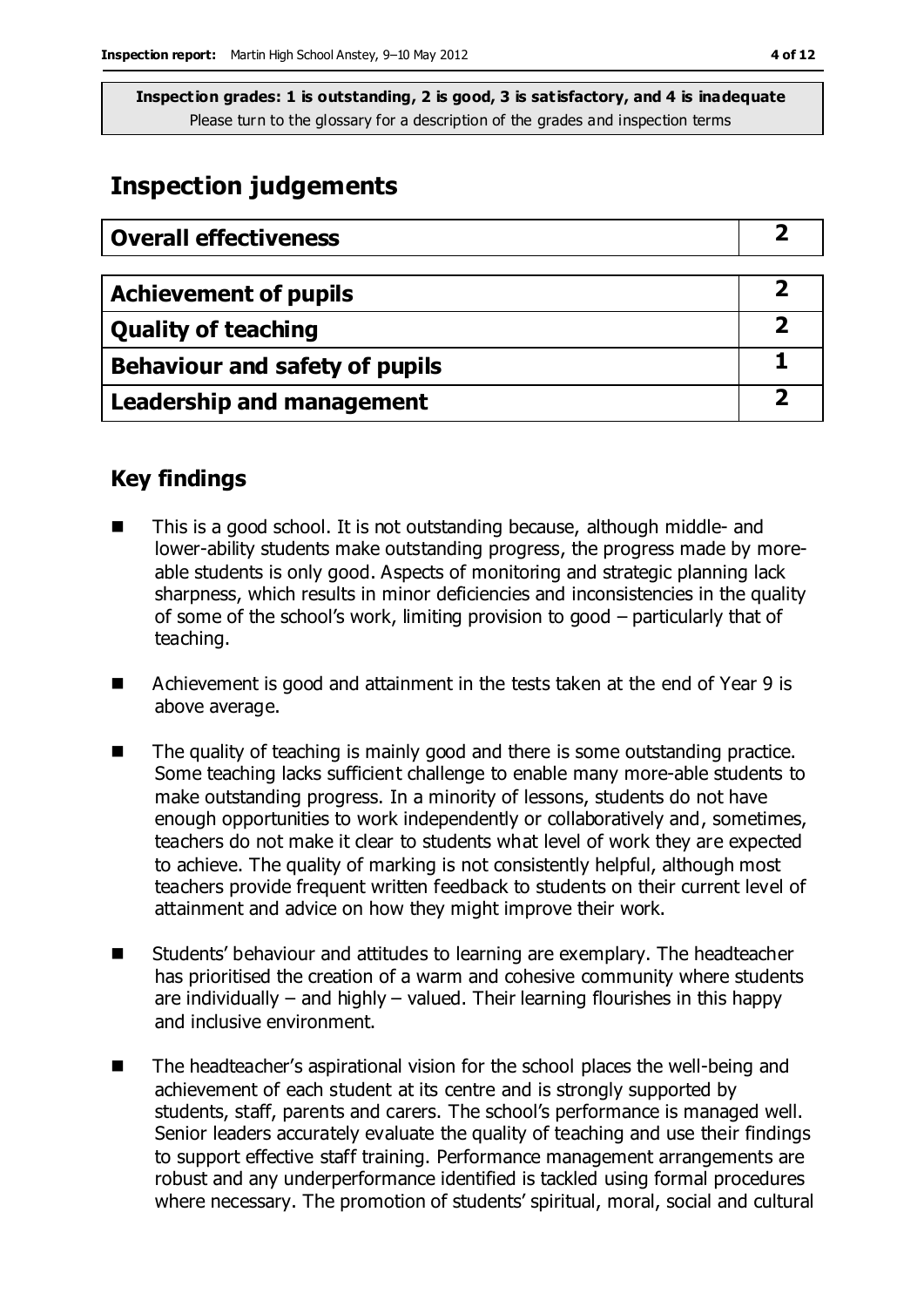development is outstanding.

# **What does the school need to do to improve further?**

- Make monitoring and planning processes more systematic so that the work of different subject teams and teachers is more consistent and any deficiencies are identified and rectified.
- Improve the quality of teaching so that it is at least good and much is outstanding to raise achievement further by:
	- helping teachers use the good-quality assessment data they are provided with to plan appropriately challenging work for more-able students
	- providing more opportunities for students to work collaboratively and independently and to develop their literacy skills across the curriculum
	- making sure students are clear about the different levels of outcomes they are expected to achieve by the end of each lesson
	- ensuring consistency in the quality and frequency of marking so that all  $\equiv$ students are aware of their target grades and what they need to do to reach them, and any mistakes in spelling and grammar are corrected.

### **Main report**

#### **Achievement of pupils**

Attainment on entry varies between average and above average. Middle- and lowerability students make excellent progress throughout the school so that the standards they reach in the Year 9 tests are well above the comparable national averages. Many more-able students and a few students who are known to be eligible for free school meals make good progress. Although this is better progress than similar groups of students make nationally, it is still below the exceptional rate of progress made by other students at the school. Students from all ethnic heritages achieve largely in line with each other.

Learning was good or better in the large majority of lessons seen by inspectors but a proportion was satisfactory. Students have excellent attitudes to learning, listening attentively when required to do so and participating enthusiastically in whole-class discussions at other times. Students enjoy and respond well to practical activities. In a Year 8 mathematics lesson, for example, lower-ability students were well engaged by a game of 'Connect 4' which helped them learn about coordinates. Disabled students and those with special educational needs make outstanding progress because teachers excel at providing them with work of appropriate and increasing challenge and because they benefit, especially, from the excellent climate for learning at the school. In comparison, the learning of more-able students is sometimes limited because they have only moderately challenging work or because it is not made explicitly clear to them how they are expected to achieve a much higher quality of outcome than others in classes of wide-ranging ability. Inspection findings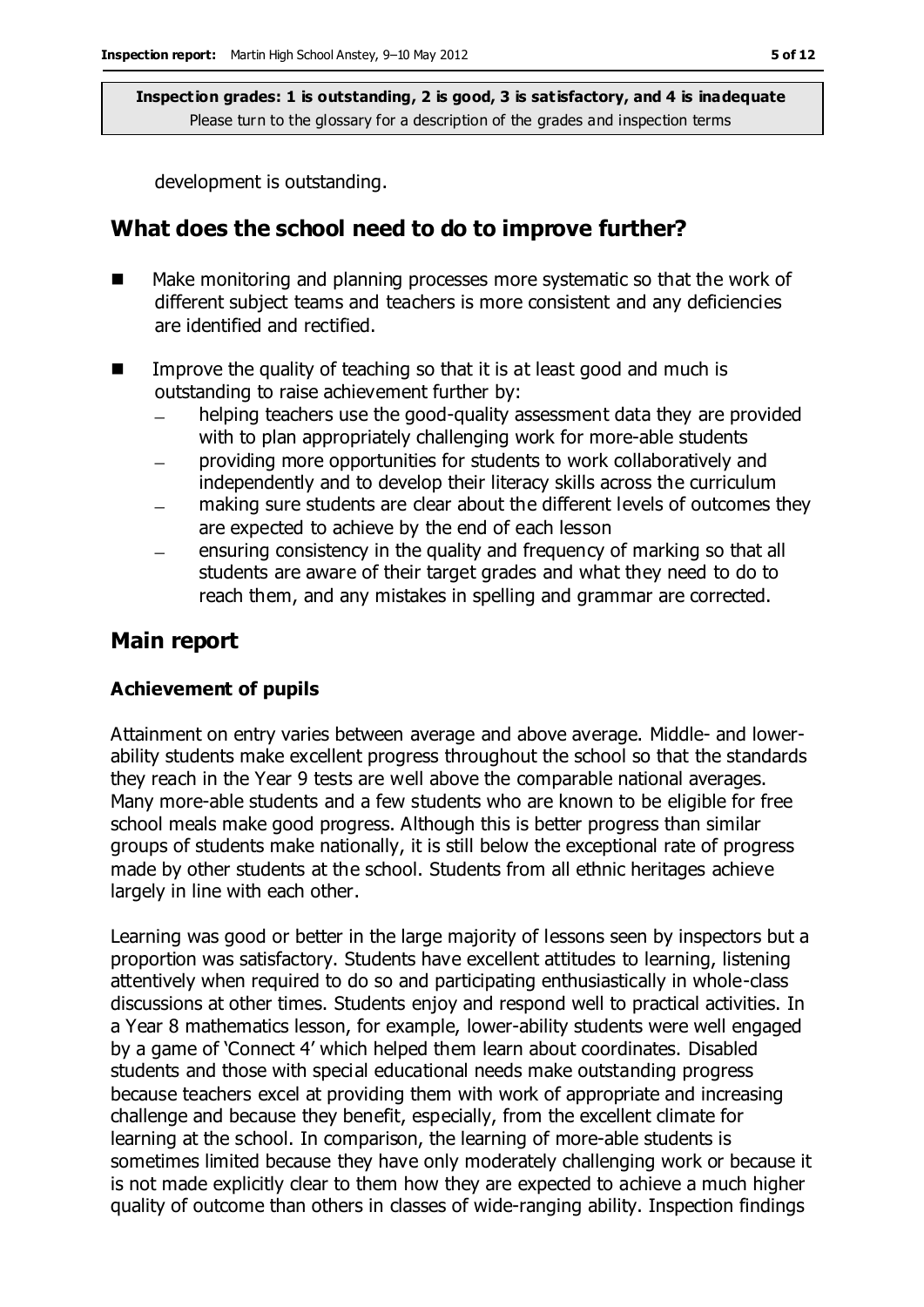that students make, overall, good progress were fully endorsed by every parent and carer who responded to a questionnaire.

There is a detailed and comprehensive tracking system which collates regular assessments of students' work in all subjects and shows the progress they are making. Assessments are moderated internally and some are moderated in collaboration with other schools to standardise scores and ensure the tracking of individual progress is reliable. The school is predicting from its accurate tracking data that achievement is expected to remain good in the 2012 tests, but that the proportion of students attaining Level 7 is likely to be better than 2011 outcomes.

The school checks each student's reading ability during Year 7 and arranges additional support during form time to help weaker readers catch up. The library plays a key role in this. Books are specifically chosen to appeal to the interests of individual students and are colour coded to aid weaker readers in selecting books which are suitably challenging. Reading is carefully monitored by the librarians so that the school is aware, for example, that Year 7 students read, on average, four books each during their first half-term at the school. Some opportunities are taken to develop students' literacy and communication skills in other subjects as in an information and communication technology lesson, for instance, where students were coached in the art of effective public speaking when demonstrating their digital presentations. The systematic promotion of literacy in other subjects of the curriculum is not as well developed. Teachers of subjects other than English do not use marking enough to help students improve their spelling and use of grammar.

#### **Quality of teaching**

Teaching was good or better in nearly three-quarters of lessons visited. Typically, these lessons were characterised by a sense of purpose and direction. There were clear objectives and learning proceeded at a good pace. Excellent relationships between students and adults meant that good-quality learning continued to take place when students were working in small groups or independently. Students particularly enjoy the active learning commonplace in such lessons. Opportunities are fully exploited to promote students' spiritual, moral, social and cultural development, for example learning about representations of good and evil in medieval paintings during a humanities lesson.

Where teaching is no better than satisfactory, teachers tend to talk for too long, which restricts the opportunities students have to work collaboratively or independently and slows the pace of learning. Teachers pay insufficient attention to the assessment information they are provided with for each class in planning work appropriate to the range of all abilities. The outcomes students of different abilities are expected to achieve by the end of the lesson are not always clear. Tasks are undemanding and more-able students, in particular, are not challenged enough by the learning intended.

In general, the school is remarkably effective at teaching disabled students and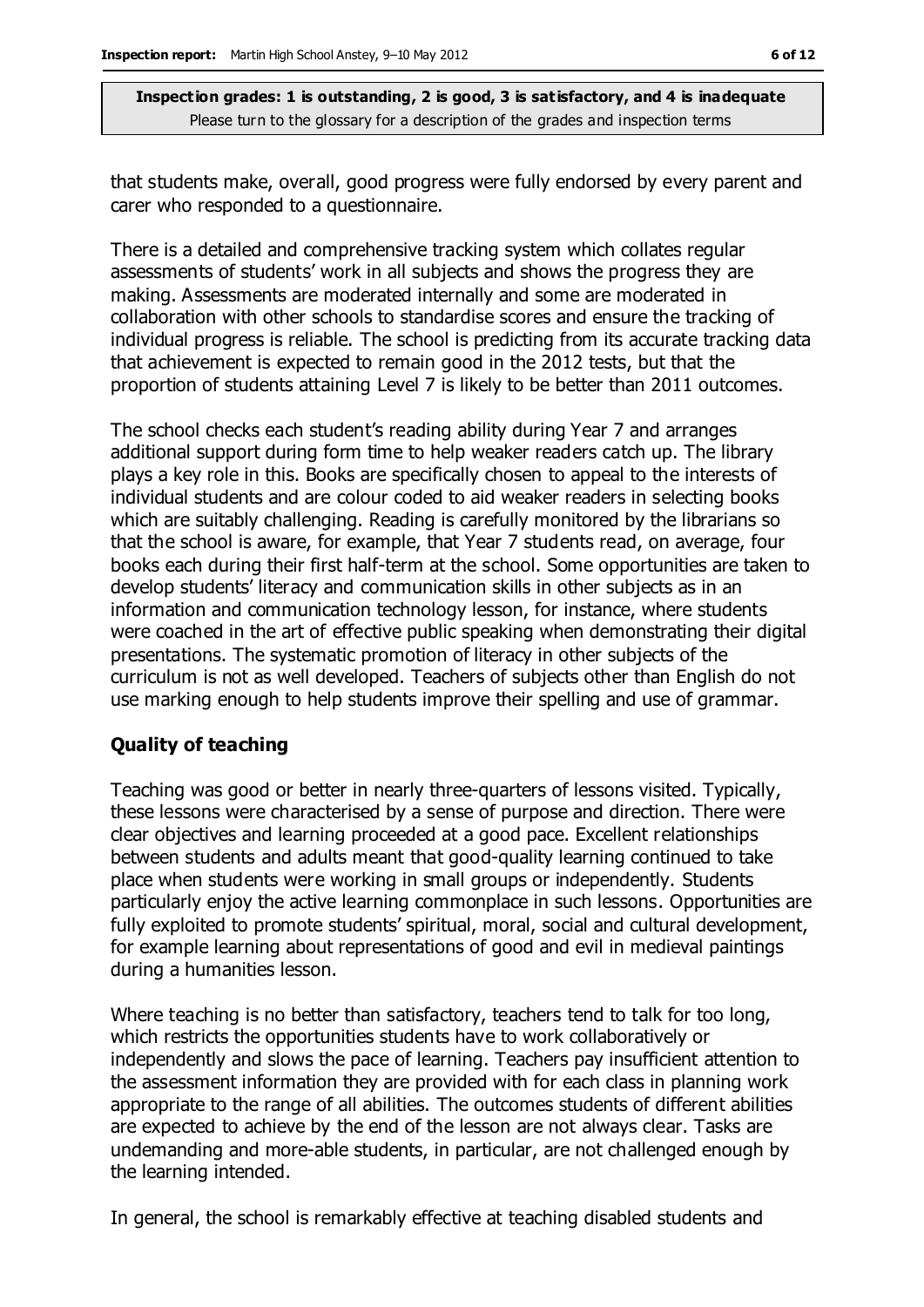those with special educational needs. This is because these students are extremely well integrated into activities and because students are universally enthusiastic about learning and supportive of each other. Almost all parents and carers responding to the Ofsted questionnaire agree with inspection findings that their children are taught well, and students also think that they are well taught nearly all of the time.

#### **Behaviour and safety of pupils**

Inspectors' evaluation of students' conduct and their application to learning as outstanding was fully endorsed by parents and carers who are overwhelmingly positive about the behaviour and safety of their children at the school. Parents and carers fully support the school's aim for the holistic development of each individual, whereby equal emphasis is given to developing students' personal qualities and their learning skills so that the two reinforce each other. Students are specifically taught how to achieve personal development and 'happiness'. They are unusually selfconfident, courteous and highly motivated to learn – even when teaching is not inspiring. Inspectors saw no incidents at all of any behaviour that was less than excellent and students spoken to said that this behaviour was typical of what they experienced every day. They said that, occasionally, they heard prejudiced-based name calling but they were clear that this was not malicious in intent and described it as 'just silly behaviour' by a few. Students were adamant that there is no bullying because, as one student whose circumstances made him vulnerable put it, 'Teachers at this school are really good at cracking down on bullying.' The use of exclusion as a sanction over the last few years has been exceptionally low in comparison to that of other schools.

The school is a delightful place for students to learn and develop in. Unsurprisingly then, attendance is above average.

#### **Leadership and management**

Inspection findings that leadership and management are good were strongly endorsed by staff responding to the Ofsted questionnaire, who were almost unanimous in expressing appreciation for how well the headteacher and senior staff lead and manage the school. Parents and carers were also unusually positive about the school's efforts to keep them informed and to seek their views.

Senior leaders and the governing body know the school's strengths and weaknesses well. For example, the governing body has already noted the achievement of moreable students lags behind that of other students, but the school's actions have not yet improved the situation. Staff appreciate the good-quality training they receive, which is determined by their performance in appraisals against a school, a departmental and an individual target for the year. While there are many strengths in leadership and management, monitoring of provision has not been sufficiently systematic, which has left too wide variation in the quality of lesson planning, schemes of work and departmental self-evaluation. Consequently, the quality of teaching and the curriculum have remained good since the previous inspection, but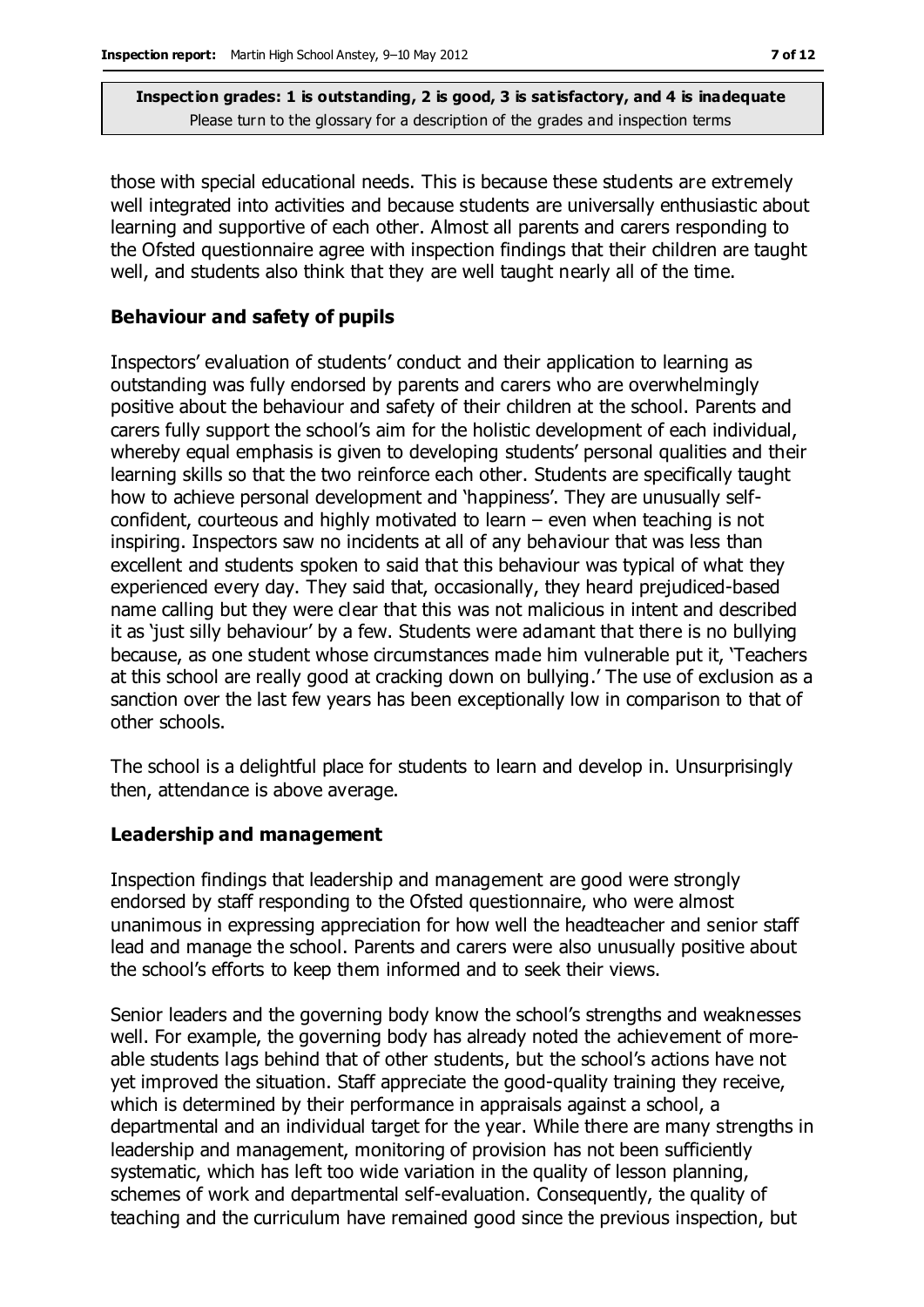there is little evidence that the current approach is rapidly improving provision for it to become outstanding soon. Nevertheless, sustained good achievement, and students' excellent conduct and attitudes to learning indicate the school has a good capacity to tackle the areas for improvement.

The school's vision for students' well-being and achievement is well articulated and shared by all, but strategic planning lacks precise success criteria, timescales and measurable outcomes. There were minor departures from statutory requirements in the operation of some management procedures, although these were quickly rectified before the inspection finished. There are few differences in the performance and participation of different student groups because the school promotes equality of opportunity extremely well meaning there is no discrimination. It is clear that the achievement of students known to be eligible for free school meals has improved over the last few years, but achievement of the more-able remains an improvement priority.

The curriculum is broad and balanced and meets students' needs well – particularly those of disabled students and those with special educational needs. The range and variety of after-school activities is outstanding and those, like the jazz and blues workshop, make an excellent contribution to promoting students' spiritual, moral, social and cultural development. The limited application and development of literacy skills, in particular, across the curriculum mean it is not yet outstanding. Arrangements for safeguarding meet statutory requirements.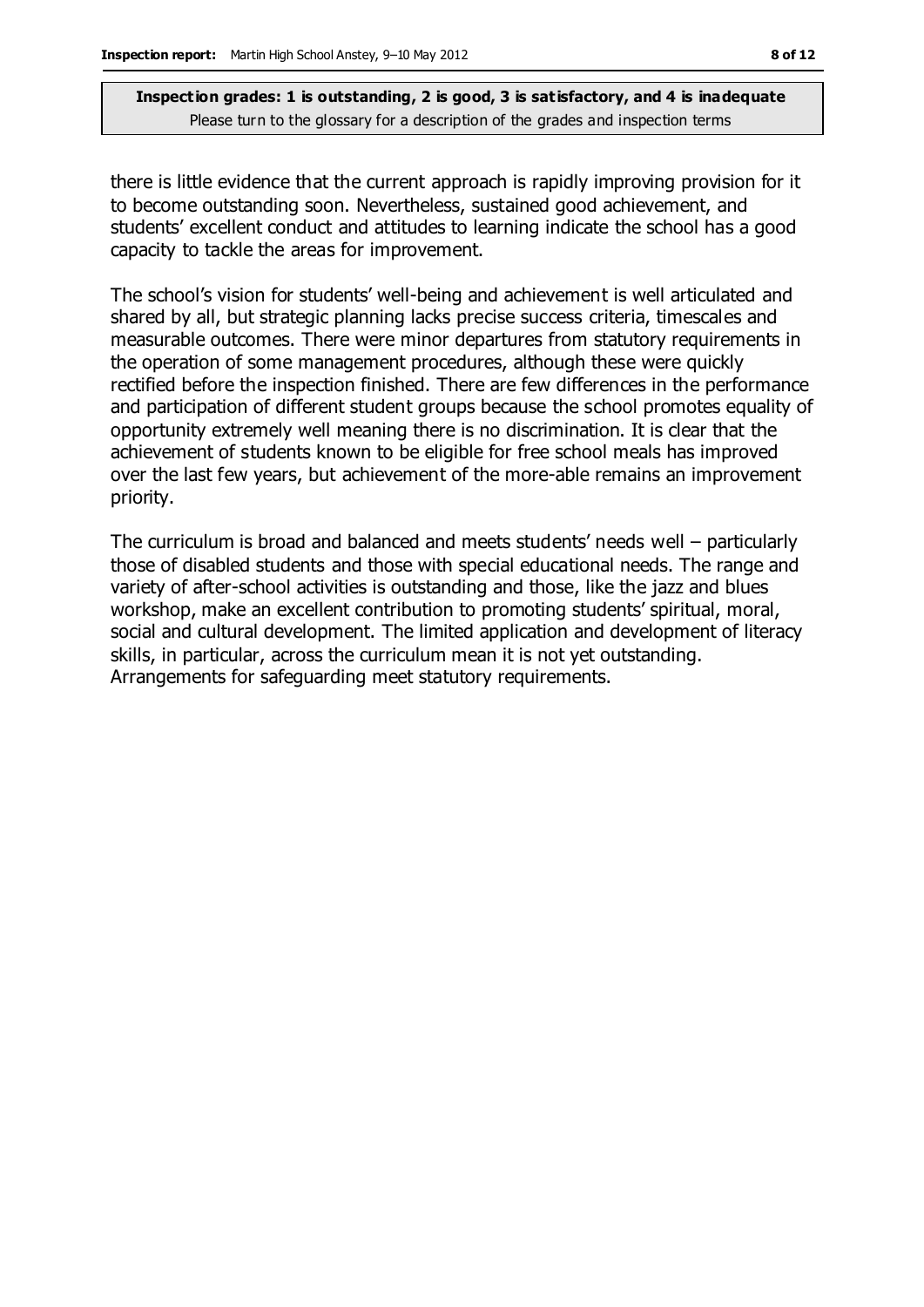# **Glossary**

#### **Grade Judgement Description** Grade  $1$  | Outstanding | These features are highly effective. An outstanding school provides exceptionally well for all its pupils' needs. Grade 2 Good These are very positive features of a school. A school that is good is serving its pupils well. Grade 3  $\parallel$  Satisfactory  $\parallel$  These features are of reasonable quality. A satisfactory school is providing adequately for its pupils. Grade 4  $\parallel$  Inadequate  $\parallel$  These features are not of an acceptable standard. An inadequate school needs to make significant improvement in order to meet the needs of its pupils. Ofsted inspectors will make further visits until it improves.

# **What inspection judgements mean**

# **Overall effectiveness of schools**

|                       | Overall effectiveness judgement (percentage of schools) |      |                     |                   |
|-----------------------|---------------------------------------------------------|------|---------------------|-------------------|
| <b>Type of school</b> | <b>Outstanding</b>                                      | Good | <b>Satisfactory</b> | <b>Inadequate</b> |
| Nursery schools       | 54                                                      | 42   |                     |                   |
| Primary schools       | 14                                                      | 49   | 32                  |                   |
| Secondary             | 20                                                      | 39   | 34                  |                   |
| schools               |                                                         |      |                     |                   |
| Special schools       | 33                                                      | 45   | 20                  |                   |
| Pupil referral        |                                                         | 55   | 28                  |                   |
| units                 |                                                         |      |                     |                   |
| All schools           |                                                         |      | 3٠                  |                   |

New school inspection arrangements have been introduced from 1 January 2012. This means that inspectors make judgements that were not made previously.

The data in the table above are for the period 1 September to 31 December 2011 and represent judgements that were made under the school inspection arrangements that were introduced on 1 September 2009. These data are consistent with the latest published official statistics about maintained school inspection outcomes (see [www.ofsted.gov.uk\)](http://www.ofsted.gov.uk/).

The sample of schools inspected during 2010/11 was not representati ve of all schools nationally, as weaker schools are inspected more frequently than good or outstanding schools.

Primary schools include primary academy converters. Secondary schools include secondary academy converters, sponsor-led academies and city technology colleges. Special schools include special academy converters and non-maintained special schools.

Percentages are rounded and do not always add exactly to 100.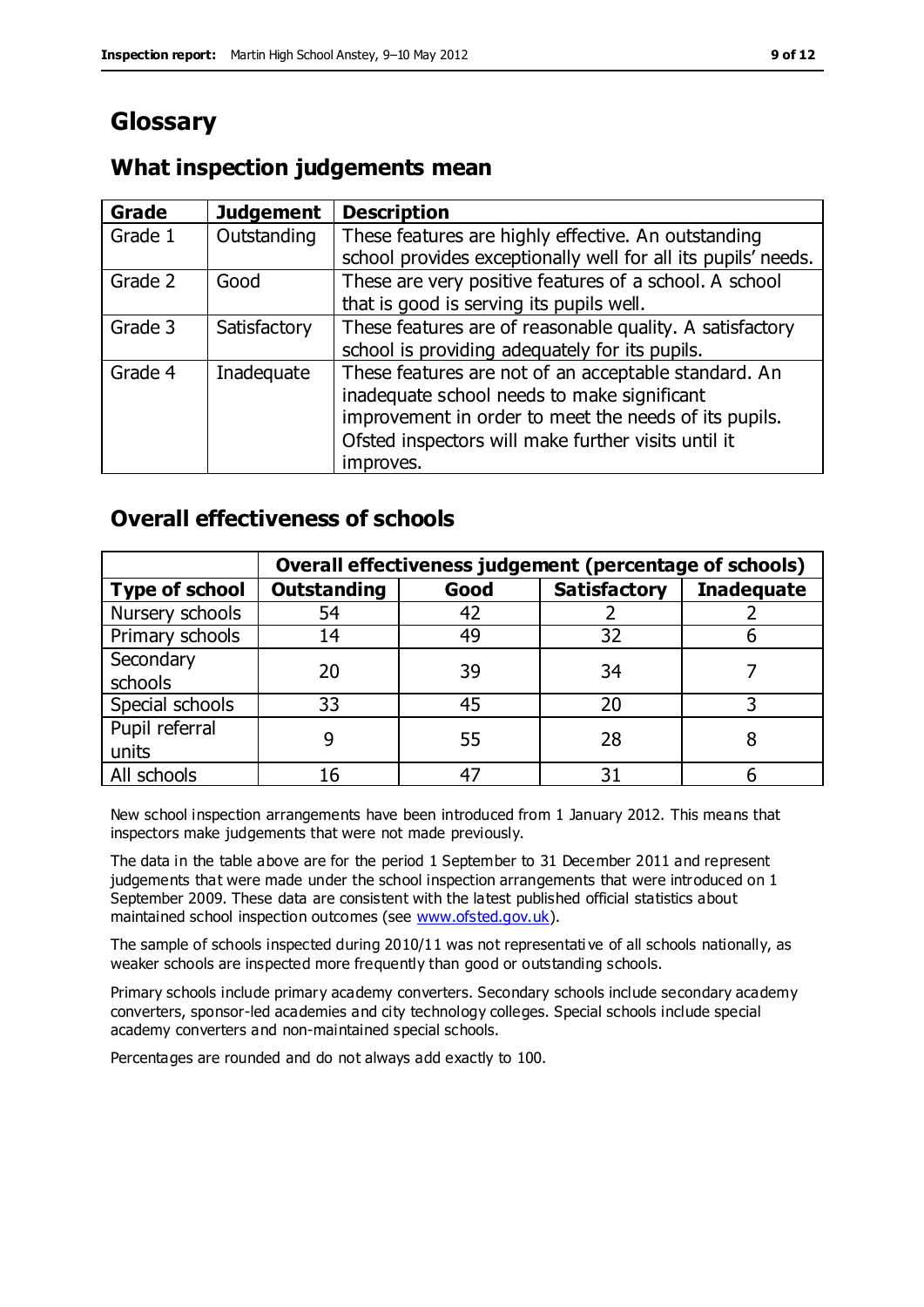# **Common terminology used by inspectors**

| Achievement:                  | the progress and success of a pupil in their<br>learning and development taking account of their<br>attainment.                                                                                                        |
|-------------------------------|------------------------------------------------------------------------------------------------------------------------------------------------------------------------------------------------------------------------|
| Attainment:                   | the standard of the pupils' work shown by test and<br>examination results and in lessons.                                                                                                                              |
| Attendance:                   | the regular attendance of pupils at school and in<br>lessons, taking into account the school's efforts to<br>encourage good attendance.                                                                                |
| Behaviour:                    | how well pupils behave in lessons, with emphasis<br>on their attitude to learning. Pupils' punctuality to<br>lessons and their conduct around the school.                                                              |
| Capacity to improve:          | the proven ability of the school to continue<br>improving based on its self-evaluation and what<br>the school has accomplished so far and on the<br>quality of its systems to maintain improvement.                    |
| Floor standards:              | the national minimum expectation of attainment<br>and progression measures.                                                                                                                                            |
| Leadership and management:    | the contribution of all the staff with responsibilities,<br>not just the governors and headteacher, to<br>identifying priorities, directing and motivating staff<br>and running the school.                            |
| Learning:                     | how well pupils acquire knowledge, develop their<br>understanding, learn and practise skills and are<br>developing their competence as learners.                                                                       |
| <b>Overall effectiveness:</b> | inspectors form a judgement on a school's overall<br>effectiveness based on the findings from their<br>inspection of the school.                                                                                       |
| Progress:                     | the rate at which pupils are learning in lessons and<br>over longer periods of time. It is often measured<br>by comparing the pupils' attainment at the end of a<br>key stage with their attainment when they started. |
| Safety:                       | how safe pupils are in school, including in lessons;<br>and their understanding of risks. Pupils' freedom<br>from bullying and harassment. How well the school<br>promotes safety, for example e-learning.             |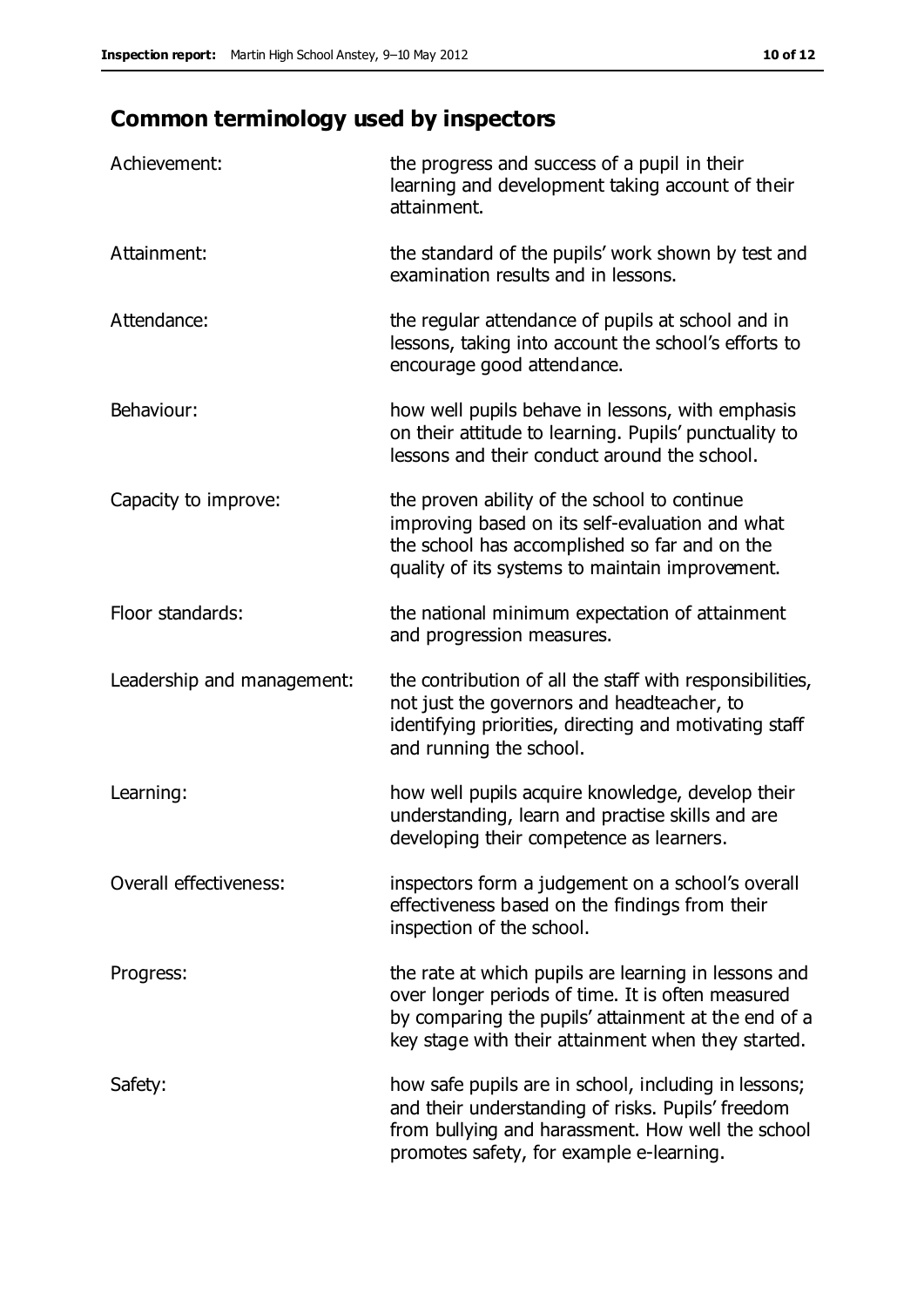#### **This letter is provided for the school, parents and carers to share with their children. It describes Ofsted's main findings from the inspection of their school.**



11 May 2012

Dear Students

#### **Inspection of Martin High School, Anstey, Leicestershire LE7 7EB**

Thank you for your friendly welcome when we inspected your school. We were particularly impressed with how polite and well behaved you are. It was clear to us that this is a happy school.

We have judged your school to be good. The teaching you receive is mostly good and helps you to get better results in the tests at the end of Year 9 than most other students across the country. The range of after-school clubs and activities you can attend is excellent. Your behaviour and attitudes to learning are outstanding. The headteacher and senior staff are doing a good job of making your school successful and a good place to learn.

I have asked the headteacher to continue to improve the school by:

- making sure teachers give more difficult work to those who can learn quickly and usually get top marks
- **EXTERG** giving you more opportunities to work in small groups or independently
- **helping some teachers to explain to you more clearly what you are aiming to** achieve by the end of the lesson
- making sure all teachers mark your work often and explain to you what you need to do to improve
- checking carefully that these things are happening and are helping all of you to learn even more.

You can help too by keeping up your good attendance and by acting on the comments your teachers write to help you improve.

Best wishes for your future.

Yours sincerely

David Anstead Her Majesty's Inspector